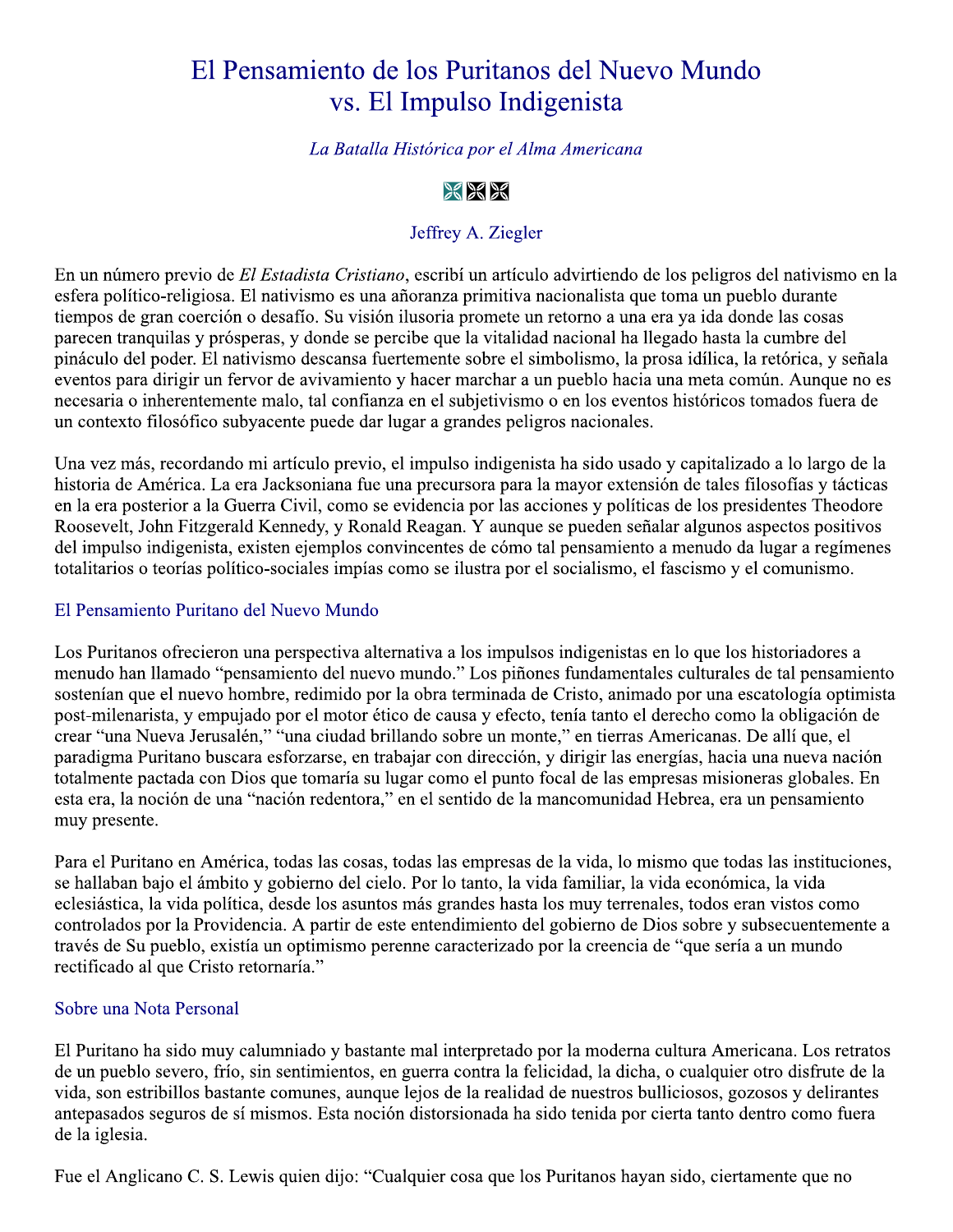fueron un pueblo desapasionado ni triste, ni sus enemigos presentaron tales cargos contra ellos." En este contexto, es facilísimo acusar a nuestros enemigos ideológicos por echar a andar grandes conspiraciones revisionistas para ridiculizar nuestra herencia Puritana para encubrir su agenda humanista y licenciosa. Sin embargo, aunque los textos de historia, los medios de comunicación liberales, y el resto de los elitistas – quienes piensan en el hombre como dios – ciertamente han sido efectivos en la difamación de nuestra Fe, es el enemigo pietista dentro de la iglesia quien es, con mucho, el peligro más grande.

Son tantos de los que afirman ser Reformados (e incluso más dentro de los círculos Evangélicos Fundamentalistas Carismáticos) y anhelan ser descritos como "agrios, pesimistas y severos," mientras se arrastran en un pietismo auto-centrado, en una "moralidad" extra-Bíblica y en legalismos subjetivos. Sin embargo, ¿qué si fuéramos conocidos por nuestros enemigos, no por nuestra restrictiva religión inmadura, sino, en lugar de ello, como aquel pueblo viviendo la vida en toda su plenitud y de la manera más entusiasta (Ecl. 8:15)? Más que probable que seríamos calumniados, como lo fue nuestro Señor, por ser glotones, bebedores de vino y amigos de los pecadores.

¡Los Puritanos atacaban la vida con un entusiasmo santo! Esto no era el fanatismo herético de un avivamiento de Finney, sino el impacto dinámico de la inesperada liberación salvífica y el gozo vinculados a la más íntima experiencia de justificación en Cristo. Las parábolas del "reino" proclaman el encuentro de un tesoro escondido y de bellas perlas (Mat. 13:44-45), y continúan para revelar el gozo abrumador que acompaña a la entrada en el reino de Cristo. Lo mismo es revelado en las parábolas de la oveja y de la dracma perdidas. Y el padre del hijo pródigo estaba tan lleno de alegría con el regreso de su hijo que dio una fiesta con comida, bebida y danza (Lucas 15:4-11).

El reino es comparado a una inmensa fiesta de bodas para el hijo de un rey. Cuando aquellos invitados por el rey rehúsan venir, él dirige a sus sirvientes a ir por los caminos de la ciudad y que traigan al "pobre, al lisiado al cojo y al ciego" (Lucas 14:21). Cuando esto es combinado con misión cambiadora del mundo de Cristo – "Él me ha enviado para sanar al quebrantado de corazón, para proclamar libertad a los cautivos y para que los ciegos recobren la vista, para poner en libertad a los oprimidos; para proclamar el año aceptable del Señor" – tenemos una estratagema que anuncia a nuestra Fe en una forma audaz, confiada e indómita. El pietista no puede hacer esto, porque su fe está marginada y convertida en un ghetto por un ascetismo monástico dualista y una justicia de obras. La miseria es equivalente a devoción en estos círculos, y es el opuesto exacto de la esperanza Puritana que una vez caracterizó la exuberante cosmovisión de nuestra nación.

# El Optimista Americano

El Puritano creía en el poder dinámico de la soteriología de la Reforma. También sostenía a Cristo como el originador y transformador de la cultura, y unía a esto a una visión de tiempo presente de la expansión del reino. Más importante, cultivaban una vida de oración, estudio devocional y el deseo de experimentar aquello que habían creído con una felicidad embriagante. Estas cosas dieron origen a un optimismo característicamente Americano.

Este sentido de aventura, aplomo, y de entusiasta confianza en un futuro más próspero hizo del experimento Americano algo único entre las naciones, y todo esto se desarrolló antes de 1776 y de la Revolución. De hecho, el espíritu del Puritanismo Americano estaba tan confiado en la superioridad de las verdades que sostenían y en la noción de que lo que se realizaba en estas tierras era auténticamente nuevo, que se sintieron libres para tomar prestado lo mejor de otras culturas y eras, y de santificarlo e incorporarlo a la realidad de "su nueva Jerusalén".

Por ejemplo, además del robusto entrenamiento en teología, los hijos de los Puritanos Americanos también eran bien versados en literatura clásica que no era necesariamente Puritana (tal como Shakespeare), donde en la literatura había un énfasis global en los hechos heroicos y en la caballerosidad. Para estos niños, Henry V y el conmovedor discurso del Día de San Crispian eran un estribillo tan común como cualquier cosa que John Owen o Thomas Manton hubiesen escrito. En arquitectura, combinaciones únicas de influencias Griegas y Romanas, junto con innovadores diseños de Inglaterra, conformaban la singular arquitectura de la Nueva Inglaterra. El énfasis en la educación, especialmente en los esfuerzos de enseñanza superior, llevaron a la formación de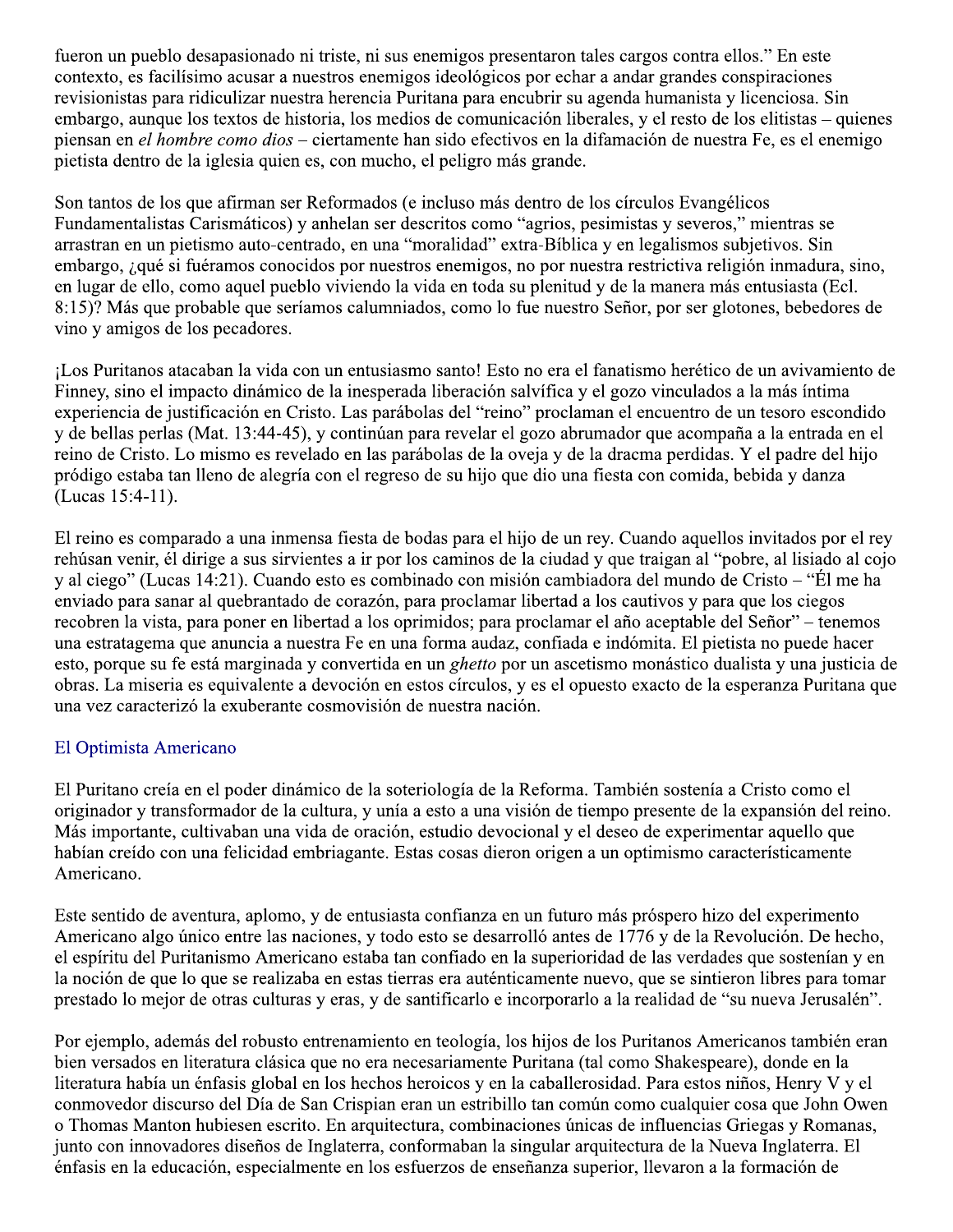prestigiosas escuelas tales como Harvard. Abundan más ejemplos, pero baste con decir que el nuevo hombre en Cristo estaba verdaderamente edificando una nueva nación con nuevo material, bajo un diseño celestial, con la meta de transformar el mundo en rectitud.

# Impacto

La era Puritana llevó a un avivamiento tanto del rol profético (aplicación contemporánea de la ley bíblica) como del rol Levítico (de instrucción) de la iglesia. Como un ejemplo de la voz profética, uno no necesita ver más allá de Juan Knox y su impacto sobre la Escocia del siglo dieciséis. Knox, el fundador del Presbiterianismo, insistía en que si las circunstancias eran apropiadas, los Cristianos tenían tanto el *derecho* como la *obligación* de sublevarse contra un monarca malvado y tiránico. Previamente, con la atrincherada doctrina idolátrica del "Derecho Divino de los Reyes", la idea de sublevación era considerada pecado. La noción política de resistencia de Knox se relacionaba con su creencia en la resistencia corporativa al pecado. Knox, con un firme entendimiento de la soberanía de Dios, argumentaba que una nación, debido a la obligación pactal de vivir de acuerdo a la ley de Dios, incurría en culpa corporativa al tolerar el mal en el ámbito civil.

Las lecciones proféticas de Knox y del Presbiterianismo Escocés no se perdieron en las futuras generaciones. De hecho, tal fue la fuerza y vitalidad de esta ardiente rama del Calvinismo sobre las colonias Americanas, que su lucha por la independencia era vista en Inglaterra como "La Sublevación Presbiteriana."

Así como el Calvinismo forjó el filo profético para la iglesia, así también, el rol Levítico de instrucción de la iglesia fue sacado a la luz pública en este tiempo. Sea que el Calvinismo tomara la forma de Congregacionalismo, Prebiterianismo o Puritanismo dentro de la Iglesia Anglicana, allí existía un fuerte énfasis en la doctrina y la enseñanza de la iglesia. Antes de la Reforma, el rol del clero estaba centrado en la liturgia y los sacramentos y no en la predicación. ¡No así con el Calvinismo! Como un ejemplo, durante el período colonial en la Nueva Inglaterra Puritana, los pastores Calvinistas predicaron aproximadamente 8 millones de sermones, cada uno promediando una hora y media de extensión. El asistente promedio a la antigua iglesia colonial, de unos setenta años, había escuchado hasta 7,000 sermones, o 10,000 horas de aprendizaje concentrado.

Ahora, con las doctrinas anti-tiránicas, amantes de la libertad, que buscaban la honra de Dios, que eran tan penetrantes en las colonias Americanas combinadas con la experiencia Puritana de amor por la vida, la libertad y la búsqueda de la felicidad, llegó la fórmula incendiaria para 1776. Recuerde, el agricultor promedio de Nueva Inglaterra no se dirigía al campo en Lexington o en Concordia por causa de creencias filosóficas esotéricas, o para debates teológicos pesados y moribundos. En lugar de ello, debido a que había experimentado los prósperos resultados de la libertad y el embriagante elixir de la búsqueda de la felicidad, verdaderamente creía que el Rey Jorge III era el Anticristo Bíblico empeñado en destruir la realidad de la "nueva Jerusalén"; de esta forma, resistiría al rey inclusive hasta la muerte. La visión Puritana del nuevo mundo era intensamente personal, y era solamente esta fe personal y experimental, enraizada en la verdad inmutable, la que podía impulsar tales acciones sin precedentes por parte de hombres comunes en contra de un enemigo más poderoso. Debemos asegurarnos de que el renacimiento Puritano de nuestra día no sea un mero ejercicio teórico, sino un encuentro real y viviente con el único Dios verdadero que hará que hablemos una vez más como un pueblo, bajo Dios, las palabras de Patrick Henry, "dadme la libertad o dadme la muerte."

El Rev. Jeffrey A. Ziegler, presidente de la National Reform Association, es también fundador y presidente de Esfuerzos Cristianos y del Instituto Bíblico Reforma, y moderador de la Asociación de las Iglesias Libres Reformadas. Ha dado conferencias en más de 600 iglesias y otras conferencias ministeriales en Norte América, Gran Bretaña y Alemania. Jeff es también presidente de El Grupo Continental, un semillero de erudición y preparación para el activismo político. Sus escritos han aparecido en El Estadista Cristiano, el Reporte Calcedonia y en el libro Política Cristiana Explícita. Puede ser contactado en el 35155 Beachpark Drive, Eastlake, Ohio 44095. E-mail: ceejz@ncweb.com.